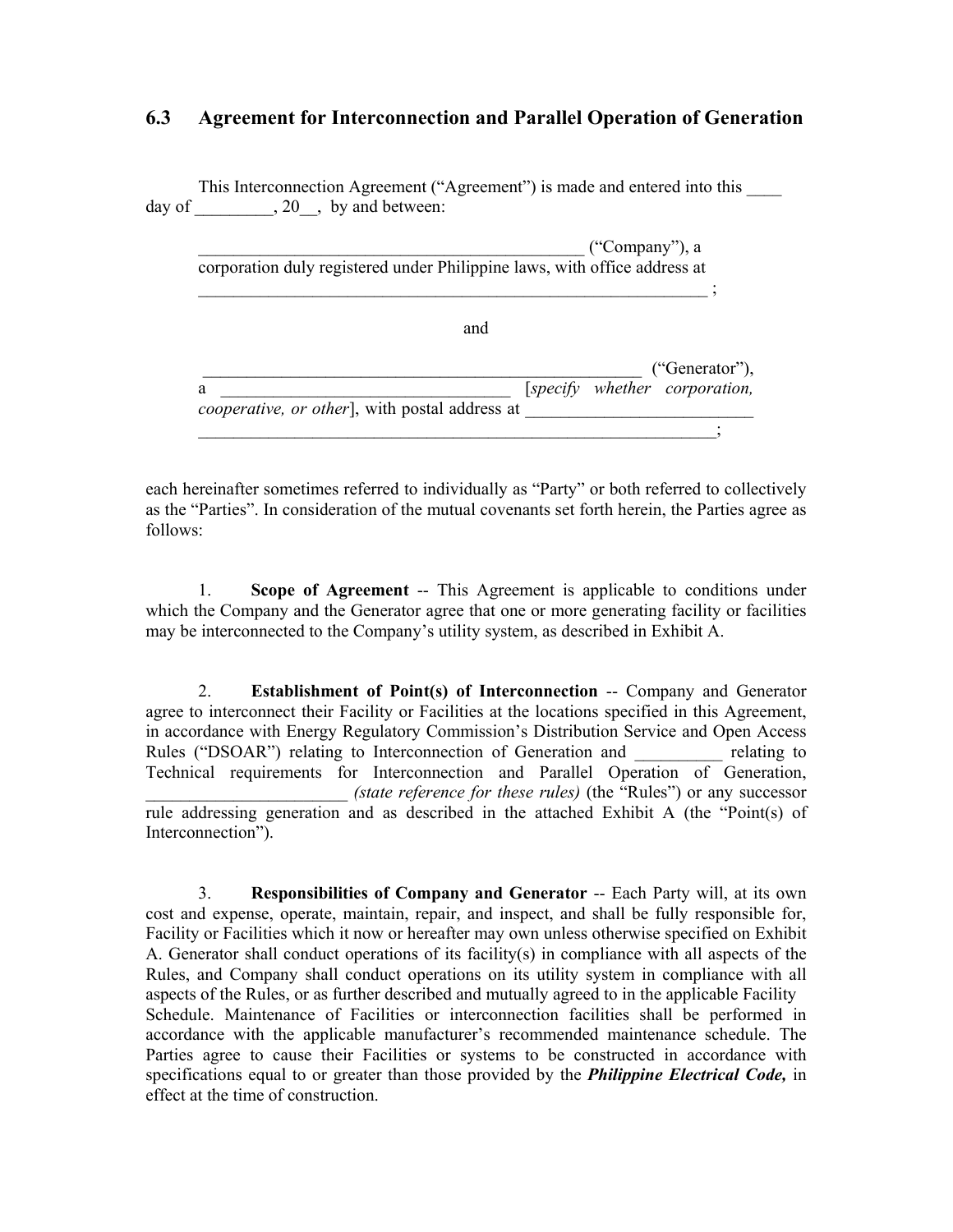Each Party covenants and agrees to design, install, maintain, and operate, or cause the design, installation, maintenance, and operation of, its distribution system and related Facilities and Units so as to reasonably minimize the likelihood of a disturbance, originating in the system of one Party, affecting or impairing the system of the other Party, or other systems with which a Party is interconnected.

Company will notify Generator if there is evidence that the Facility operation causes disruption or deterioration of service to other Generators served from the same grid or if the Facility operation causes damage to Company's system.

Generator will notify Company of any emergency or hazardous condition or occurrence with the Generator's Unit(s) which could affect safe operation of the system.

#### *4. Limitation of Liability and Indemnification*

- *a. Notwithstanding any other provision in this Agreement, with respect to Company's provision of electric service to Generator, Company's liability to Generator shall be limited as set forth in* the DSOAR *and terms and conditions for distribution service, which is incorporated herein by reference.*
- *b. Neither Company nor Generator shall be liable to the other for damages for any act that is beyond such party's control, including any event that is a result of an act of God, labor disturbance, act of the public enemy, war, insurrection, riot, fire, storm or flood, explosion, breakage or accident to machinery or equipment, a curtailment, order, or regulation or restriction imposed by governmental, military, or lawfully established civilian authorities, or by the making of necessary repairs upon the property or equipment of either party.*
- *c. Notwithstanding Paragraph 4.b of this Agreement, Company shall assume all liability for and shall indemnify Generator for any claims, losses, costs, and expenses of any kind or character to the extent that they result from Company's negligence in connection with the design, construction, or operation of its facilities as described on Exhibit A; provided, however, that Company shall have no obligation to indemnify Generator for claims brought by claimants who cannot recover directly from Company. Such indemnity shall include, but is not limited to, financial responsibility for: (a) Generator's monetary losses; (b) reasonable costs and expenses of defending an action or claim made by a third person; (c) damages related to the death or injury of a third person; (d) damages to the property of Generator; (e) damages to the property of a third person; (f) damages for the disruption of the business of a third person. In no event shall Company be liable for consequential, special, incidental or punitive damages, including, without limitation, loss of profits, loss of revenue, or loss of production. The Company does not assume liability for any costs for damages arising from the disruption of the business of the Generator or for the Generator's costs and expenses of prosecuting or defending an action or claim against the Company. This paragraph does not create a liability on the part of the Company to the Generator or a third person, but requires indemnification where such liability exists. The limitations of liability*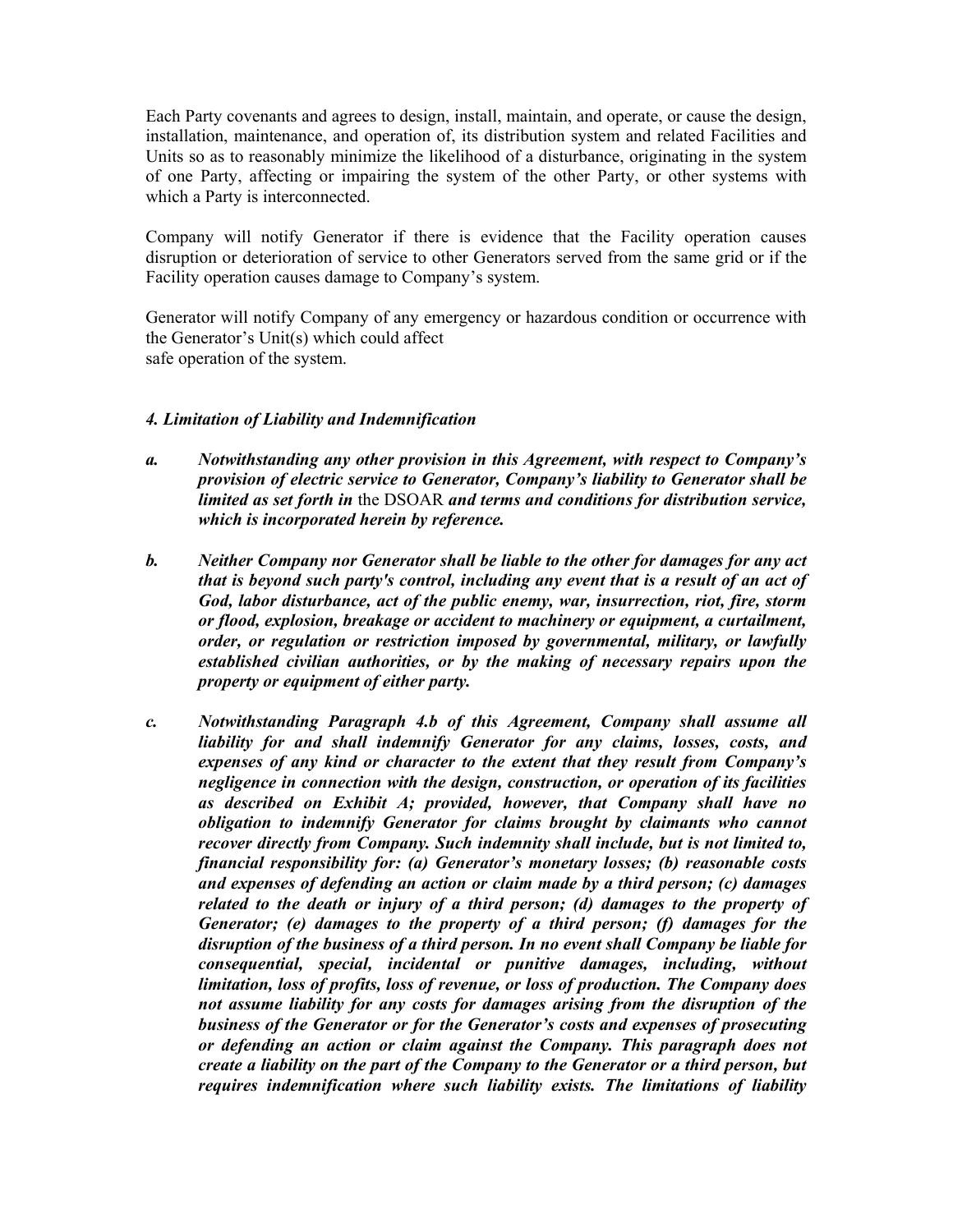*provided in this paragraph do not apply in cases of gross negligence or intentional wrongdoing.* 

- *d. Notwithstanding Paragraph 4.b of this Agreement, Generator shall assume all liability for and shall indemnify Company for any claims, losses, costs, and expenses of any kind or character to the extent that they result from Generator's negligence in connection with the design, construction or operation of its facilities as described on Exhibit A; provided, however, that Generator shall have no obligation to indemnify Company for claims brought by claimants who cannot recover directly from Generator. Such indemnity shall include, but is not limited to, financial responsibility for: (a) Company's monetary losses; (b) reasonable costs and expenses of defending an action or claim made by a third person; (c) damages related to the death or injury of a third person; (d) damages to the property of Company; (e) damages to the property of a third person; (f) damages for the disruption of the business of a third person. In no event shall the Generator be liable for consequential, special, incidental or punitive damages, including, without limitation, loss of profits, loss of revenue, or loss of production. The Generator does not assume liability for any costs for damages arising from the disruption of the business of the Company or for the Company's costs and expenses of prosecuting or defending an action or claim against the Generator. This paragraph does not create a liability on the part of the Generator to the Company or a third person, but requires indemnification where such liability exists. The limitations of liability provided in this paragraph do not apply in cases of gross negligence or intentional wrongdoing.*
- *e. The Company and the Generator shall each be responsible for the safe installation, maintenance, repair and condition of their respective lines and appurtenances on their respective sides of the point of delivery. The Company does not assume any duty of inspecting the Generator's lines, wires, switches, or other equipment and will not be responsible thereof. The Generator assumes all responsibility for the electric service supplied hereunder and the facilities used in connection therewith at or beyond the point of delivery, the point of delivery being the point where the electric energy first leaves the wire or facilities provided and owned by the Company and enters the wire or facilities provided by the Generator.*
- *f. For the mutual protection of the Generator and the Company, only with the Company prior authorization are the connections between the Company's service wires and the Generator's service entrance conductors to be energized.*

5. **Right of Access, Equipment Installation, Removal & Inspection**– Upon reasonable notice, the Company may send a qualified person to the premises of the Generator at or immediately before the time the Facility first produces energy to inspect the interconnection, and observe the Facility's commissioning (including any testing), startup, and operation for a period of up to no more than three days after initial startup of the unit.

Following the initial inspection process described above, at reasonable hours, and upon reasonable notice, or at any time without notice in the event of an emergency or hazardous condition*,* Company shall have access to Generator's premises for any reasonable purpose in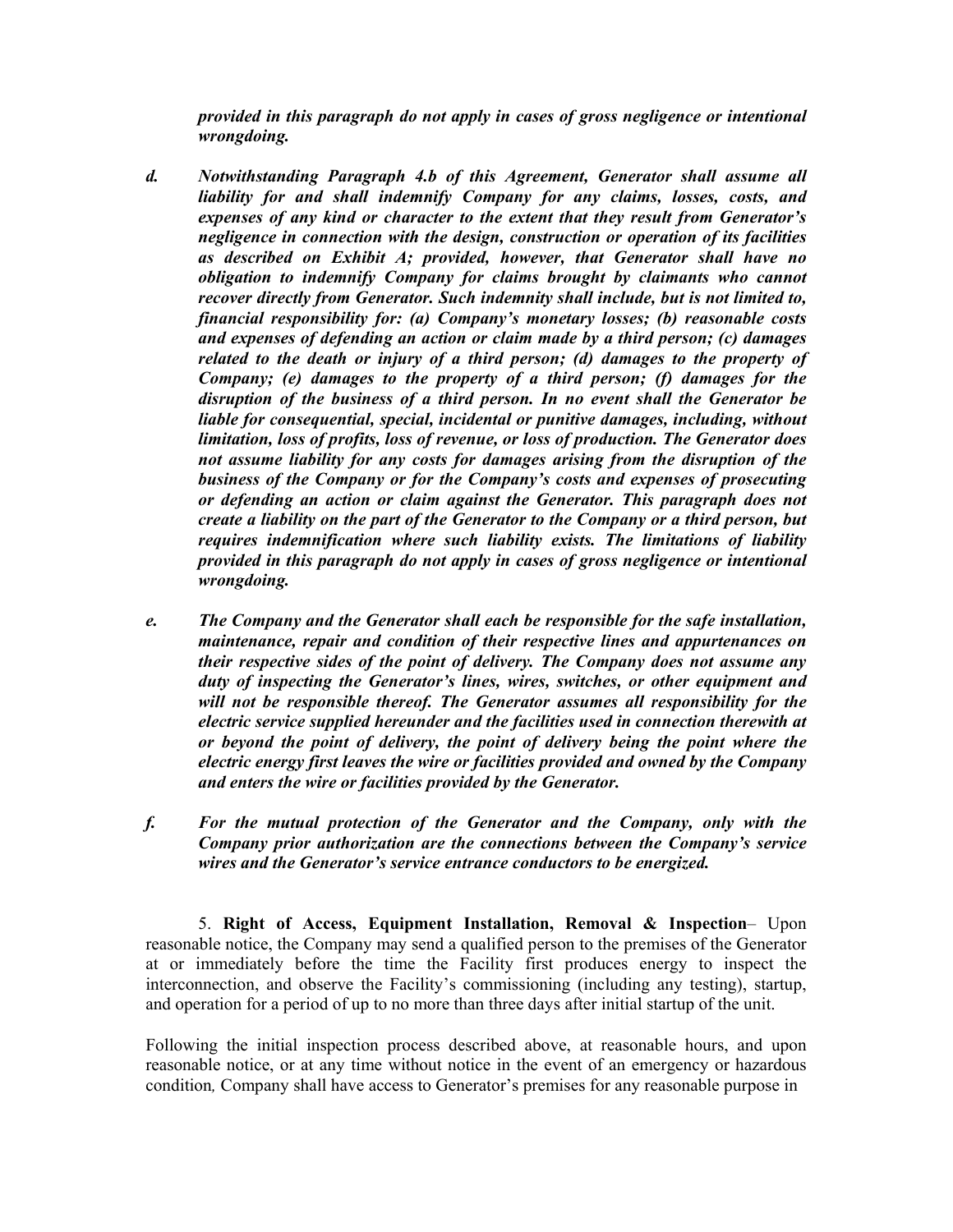connection with the performance of the obligations imposed on it by this Agreement or if necessary to meet its legal obligation to provide service to its Generators.

6. **Disconnection of Unit –** Generator retains the option to disconnect from Company's utility system. The Generator will notify the Company of its intent to disconnect by giving the Company at least thirty days' prior written notice. Such disconnection shall not be a termination of the agreement unless the Generator exercises rights under Section 7.

The Generator shall disconnect Facility from the Company's system upon the effective date of any termination under Section 7.

Subject to Commission Rule, for routine maintenance and repairs on Company's utility system, Company shall provide Generator with seven business days' notice of service interruption.

Company shall have the right to suspend service in cases where continuance of service to Generator will endanger persons or property. During the forced outage of the Company's utility system serving Generator, Company shall have the right to suspend service to effect immediate repairs on Company's utility system, but the Company shall use its best efforts to provide the Generator with reasonable prior notice.

7. **Effective Term and Termination Rights**-- This Agreement becomes effective when executed by both parties and shall continue in effect until terminated. The agreement may be terminated for the following reasons: (a) the Generator may terminate this Agreement at any time, by giving the Company sixty days' written notice; (b) the Company may terminate upon failure by the Generator to generate energy from the Facility in parallel with the Company's system within twelve months after completion of the interconnection; (c) either party may terminate by giving the other party at least sixty days prior written notice that the other Party is in default of any of the material terms and conditions of the Agreement, so long as the notice specifies the basis for termination and there is reasonable opportunity to cure the default; or (d) Company may terminate by giving Generator at least sixty days notice in the event that there is a material change in an applicable rule or statute.

8. **Governing Law and Regulatory Authority** -- This Agreement is in all respects governed by, interpreted, construed, and enforced in accordance with the laws of the Republic of the Philippines. This Agreement is subject to, and the parties' obligations hereunder include, operating in full compliance with all valid, applicable national and local laws or ordinances, and all applicable rules, regulations, orders of, and tariffs approved by the Energy Regulatory Commission.

9. **Amendment** --This Agreement may be amended only upon mutual agreement of the Parties, which amendment will not be effective until reduced to writing and executed by the **Parties**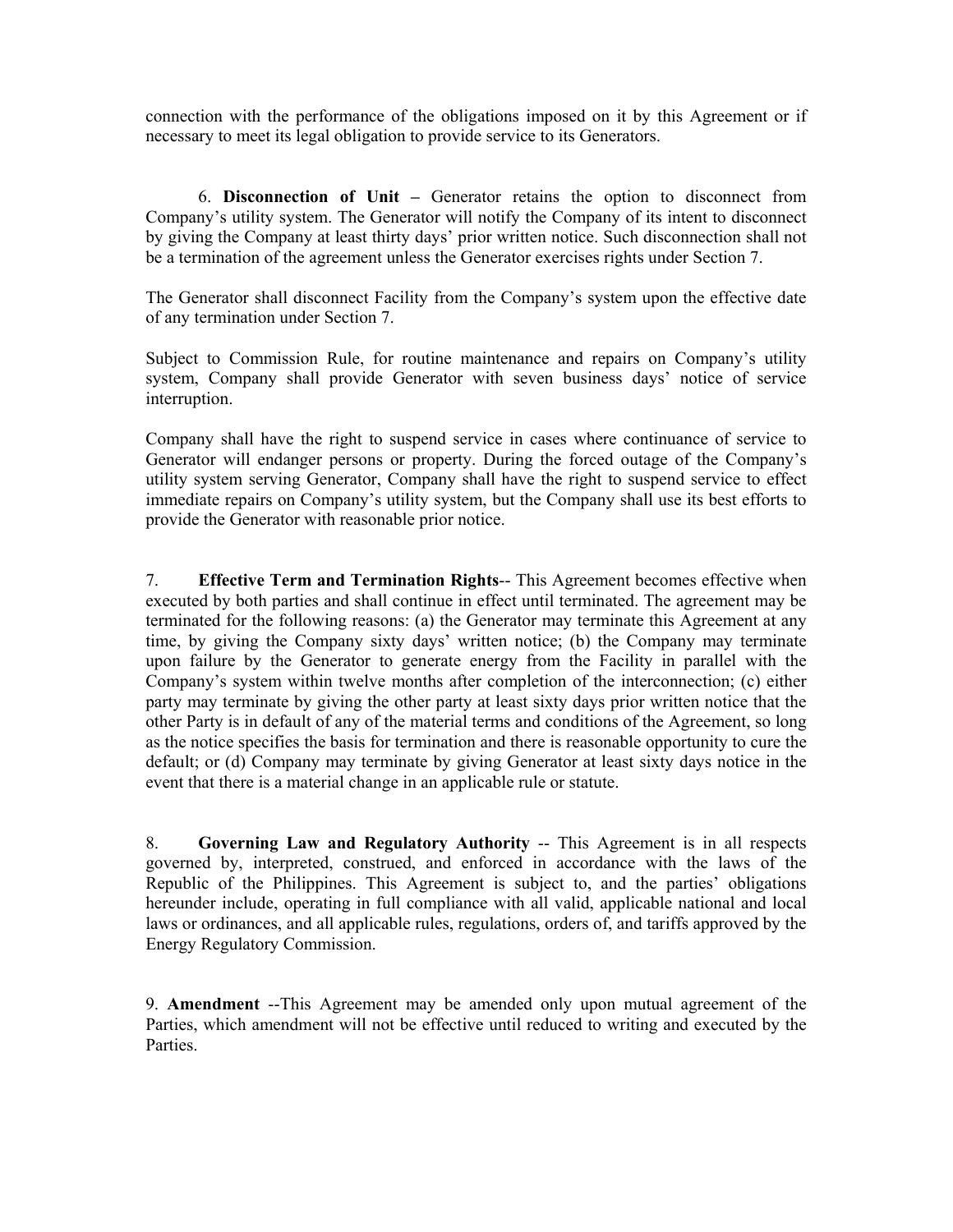10. **Entirety of Agreement and Prior Agreements Superseded** -- This Agreement, including all attached Exhibits and Facility Schedules, which are expressly made a part hereof for all purposes, constitutes the entire agreement and understanding between the Parties with regard to the interconnection of the facilities of the Parties at the Points of Interconnection expressly provided for in this Agreement. The Parties are not bound by or liable for any statement, representation, promise, inducement, understanding, or undertaking of any kind or nature (whether written or oral) with regard to the subject matter hereof not set forth or provided for herein. This Agreement replaces all prior agreements and undertakings, oral or written, between the Parties with regard to the subject matter

hereof, including without limitation *[specify any prior agreements being superseded]*, and all such agreements and undertakings are agreed by the Parties to no longer be of any force or effect. It is expressly acknowledged that the Parties may have other agreements covering other services not expressly provided for

> $\overline{\phantom{a}}$  , where  $\overline{\phantom{a}}$  $\mathcal{L}_\text{max}$  $\overline{\phantom{a}}$  , where  $\overline{\phantom{a}}$  $\mathcal{L}_\text{max}$

> $\overline{\phantom{a}}$  , where  $\overline{\phantom{a}}$

 $\mathcal{L}_\text{max}$  , we have the set of the set of the set of the set of the set of the set of the set of the set of the set of the set of the set of the set of the set of the set of the set of the set of the set of the set of  $\overline{\phantom{a}}$  , where  $\overline{\phantom{a}}$ 

11. **Notices** -- Notices given under this Agreement are deemed to have been duly delivered if hand delivered or sent by certified mail, return receipt requested, postage prepaid,

(a) If to Company:

to:

herein, which agreements are unaffected by this Agreement.

(b) If to Generator:

The above-listed names, titles, and addresses of either Party may be changed by written notification to the other, notwithstanding Section 10.

12. **Invoicing and Payment** -- Invoicing and payment terms for services associated with this agreement shall be consistent with applicable **rules of the ERC**.

13. **No Third-Party Beneficiaries** -- This Agreement is not intended to and does not create rights, remedies, or benefits of any character whatsoever in favor of any persons, corporations, associations, or entities other than the Parties, and the obligations herein assumed are solely for the use and benefit of the Parties, their successors in interest and, where permitted, their assigns.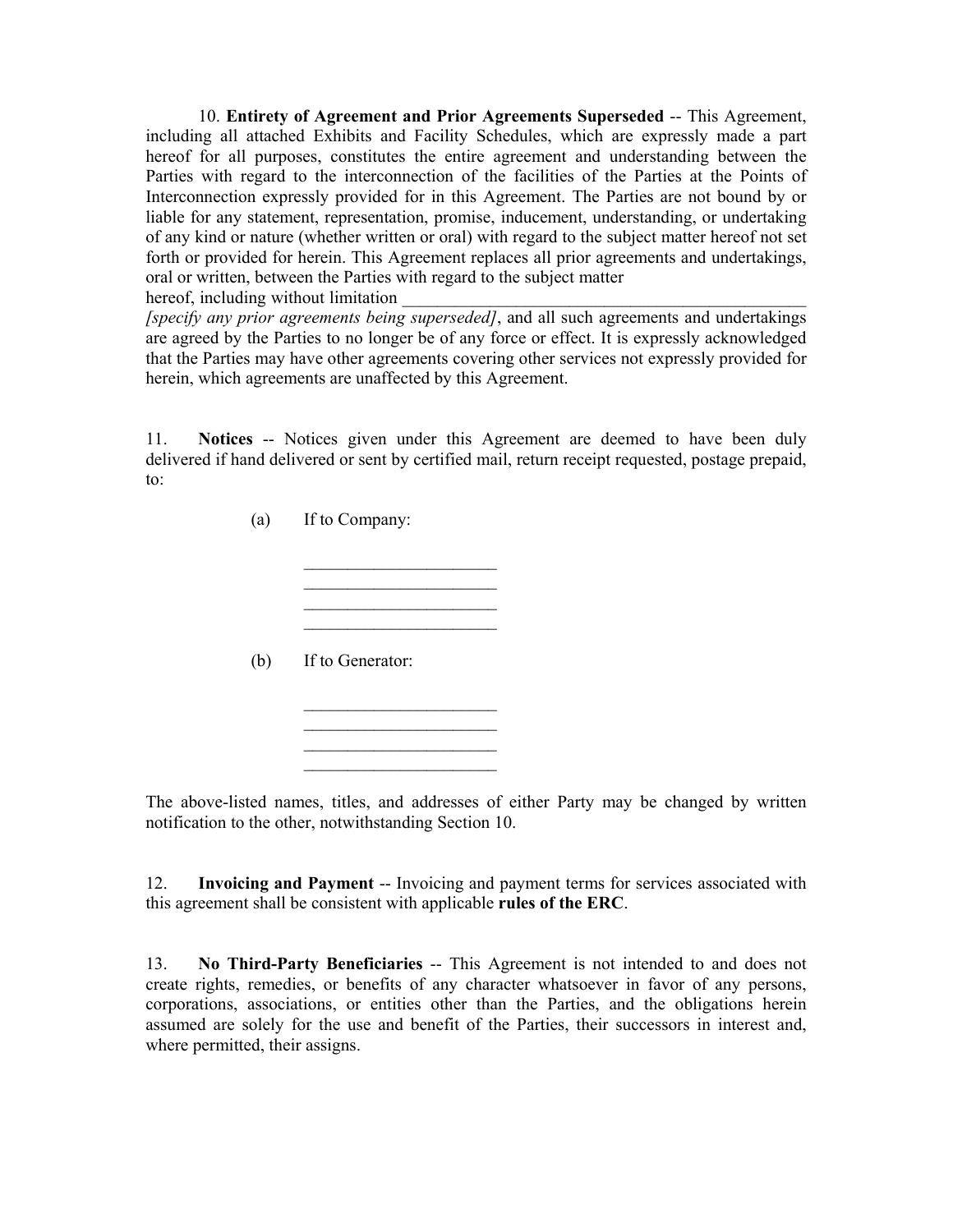14. **No Waiver** -- The failure of a Party to this Agreement to insist, on any occasion, upon strict performance of any provision of this Agreement will not be considered to waive the obligations, rights, or duties imposed upon the Parties.

15. **Headings** -- The descriptive headings of the various articles and sections of this Agreement have been inserted for convenience of reference only and are to be afforded no significance in the interpretation or construction of this Agreement.

16. **Multiple Counterparts** -- This Agreement may be executed in two or more counterparts, each of which is deemed an original but all constitute one and the same instrument.

IN WITNESS WHEREOF, the Parties have caused this Agreement to be signed by their respective duly authorized representatives.

[Company Name]

[GENERATOR NAME]

| BY:    | BY:    |
|--------|--------|
| TITI F | TITLE. |
| DATE:  | DA TE· |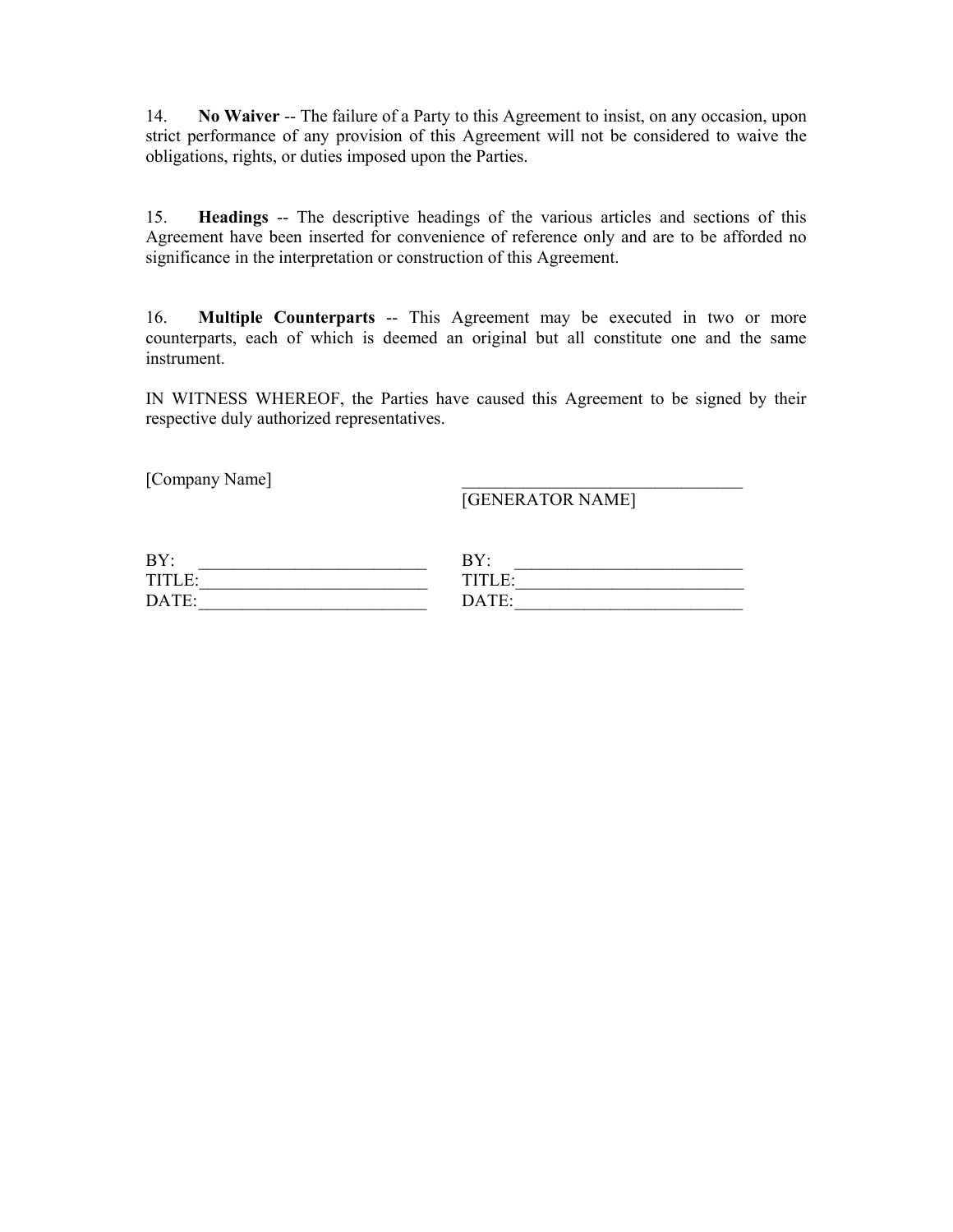### **EXHIBIT A**

## **LIST OF FACILITY SCHEDULES AND POINTS OF INTERCONNECTION**

Facility Schedule No. Name of Point of Interconnection

[Insert Facility Schedule number and name for each Point of Interconnection]